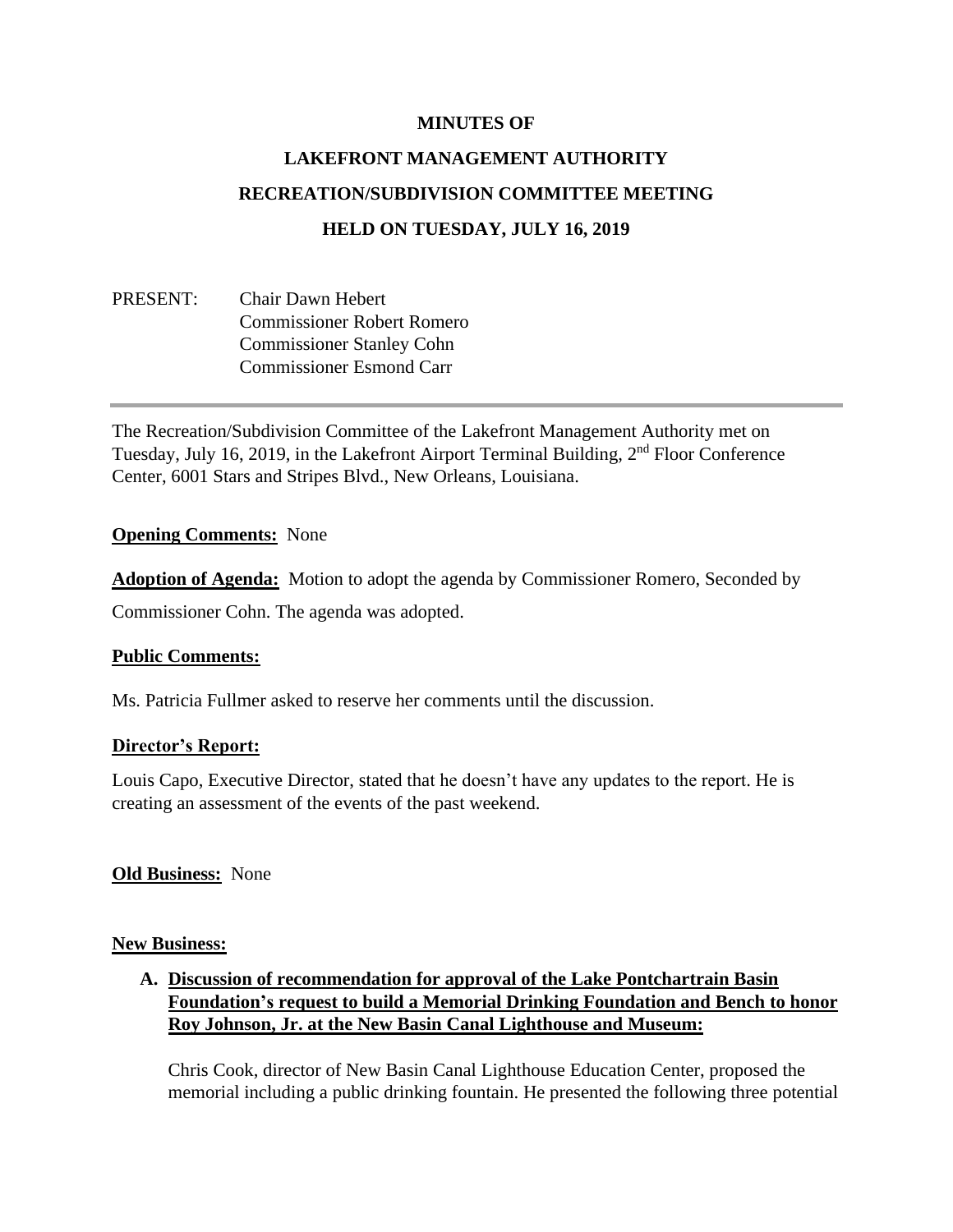locations: Option A is closest to Lakeshore Drive, Option B is underneath the oak tree, and Option C is right on the other side of the fence. Mr. Cook stated that he is interested in receiving the committee's opinions. He explained that the water line is closest to Option C because the waterline runs directly under the restrooms. He stated that he spoke with a plumber to weigh their options. Commissioner Cohn, asked "what would be the overall budget for the project? What are you projecting?" Mr. Cook replied that he doesn't have an estimate. One committee member and the Chair stated that they preferred Option A. Chair Hebert asked the community members that are in attendance how they feel about the public fountain. A community member replied, "we love a public fountain."

#### **Motion:**

Commissioner Cohn suggested the Committee approve the concept of the memorial and recommend to full Board. The project would be subject to the Recreation Committee's approval of final plans before built.

#### **B. Discussion regarding revisions to tree permits:**

Mr. Louis Capo, Executive Director, presented the committee with a copy of the old tree permit and a proposed copy of the new revisions of tree permits. The revisions include the following recommendations: a time limit of 15 days to have tree work completed, a submittal before and afterwards of what type of work is being done, and a timeline of when the work can be completed (Monday – Friday,  $7:00$  AM –  $6:00$  PM). He stated that the insurance requirements will remain the same and a fine is included in case of a violation of the permit. The fine will be communicated to the public through social media, the newsletter, and the Property Owner Associations' website.

The residents understand they aren't supposed to trim or cut down any tree on private and public property. They have been notified of these rules through social media and the newsletter. Mr. Louis Capo stated that the agency has received phone calls from residents in Lake Vista claiming that individuals are cutting down what appears to be a Levee District tree. Commissioner Romero stated that Felton must investigate these claims and determine who the tree belongs to; the homeowner or the Levee District.

Mr. Capo stated that the public is invited to the agency's committee meetings and that some of the committee members attend the neighborhood association's meetings, which he believes is one way that the agency is improving communication.